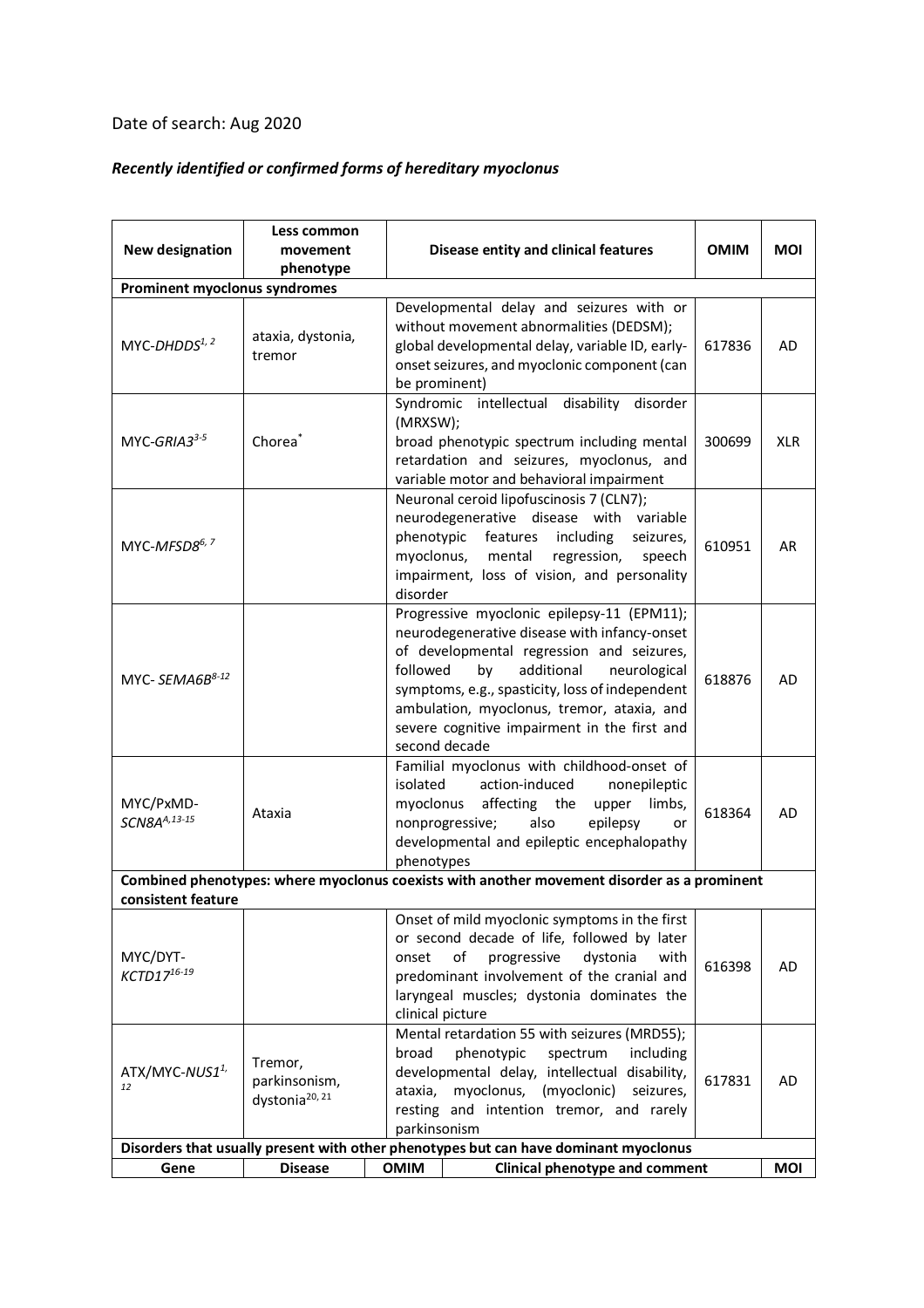| ATX/PxMD-<br>CACNA1 $A^{B, 22, 23}$ | Episodic ataxia<br>type 2 (EA2)                                                                                                                   | 108500                       | Gene linked to EA2, but recent publications<br>phenotypes<br>including<br>report<br>progressive<br>myoclonus epilepsy                                                                                                                                                                                                                                             | <b>AD</b> |
|-------------------------------------|---------------------------------------------------------------------------------------------------------------------------------------------------|------------------------------|-------------------------------------------------------------------------------------------------------------------------------------------------------------------------------------------------------------------------------------------------------------------------------------------------------------------------------------------------------------------|-----------|
| ATX-MT-ATP6 <sup>24, 25</sup>       | See table 3 (ATX<br>list)                                                                                                                         | 551500                       | Variable phenotype predominantly including<br>ataxia in the majority, but also myoclonus in a<br>minority, for details see table 3                                                                                                                                                                                                                                | mt        |
| EEF1A2 <sup>26-28</sup>             | Developmental<br>and epileptic<br>encephalopathy<br>33 (DEE33),<br>Mental<br>retardation<br>(MRD38)                                               | 616409,<br>616393            | Epilepsy phenotype with various types of<br>seizures in the first month of life and severe<br>global developmental delay with impaired<br>intellectual development and poor or absent<br>sometimes prominent<br>myoclonic<br>speech,<br>epilepsy                                                                                                                  | AD        |
| RORB <sup>29, 30</sup>              | Susceptibility to<br>idiopathic<br>generalized<br>epilepsy 15<br>(EIG15)                                                                          | 618357                       | Epilepsy phenotype with various types of<br>seizures in the first decade (most commonly<br>absence seizures), majority with developmental<br>delay with impaired intellectual development,<br>predominant eyelid myoclonus                                                                                                                                        | AD        |
| $SCN2A^{31-34}$                     | Developmental<br>and epileptic<br>encephalopathy<br>11 (DEE11),<br>Episodic ataxia<br>type 9 (EA9),<br>Benign familial<br>infantile<br>seizures 3 | 613721,<br>618924,<br>607745 | Gene linked to multiple diseases and therefore<br>with a broad and overlapping phenotypic<br>including<br>developmental<br>spectrum<br>delay,<br>seizures and various movement disorders,<br>myoclonus can be a dominant feature                                                                                                                                  | <b>AD</b> |
| SETD1B <sup>35</sup>                | Intellectual<br>developmental<br>disorder with<br>seizures and<br>language delay                                                                  | 619000                       | Global developmental delay with speech and<br>language impairment and seizures, mostly<br>myoclonic (absence) seizures as predominant<br>feature,<br>often<br>behavioral<br>accompanying<br>abnormalities (autism spectrum disorder or<br>anxiety), sometimes additional features like<br>facial dysmorphism, tapering fingers,<br>and<br>pigmentary skin changes | AD        |

AD = autosomal dominant, AR = autosomal recessive, DD = developmental delay, ID = intellectual disability, MOI = mode of inheritance, OMIM = Online Mendelian Inheritance in Man (https://www.omim.org/about), XLD = x-linked dominant, XLR = x-linked recessive

\* Chorea is rather equally prominent in respective cases, but this finding needs to be independently confirmed. This gene is currently in the list of unconfirmed candidate genes of hereditary chorea (Supplementary table 5).

<sup>A</sup> Mutations in this gene can also cause autosomal-dominant cognitive impairment with or without cerebellar ataxia (OMIM

614306), autosomal-dominant developmental and epileptic encephalopathy 13 (DEE13, OMIM 614558), and/or autosomaldominant benign familial infantile seizures type 5 (OMIM 617080).

B Mutations in this gene can also cause autosomal-dominant Spinocerebellar ataxia type 6 (OMIM 183086), autosomaldominant familial hemiplegic migraine with or without progressive cerebellar ataxia (OMIM 141500), and/or autosomaldominant developmental and epileptic encephalopathy type 41 (OMIM 617106).<sup>36</sup>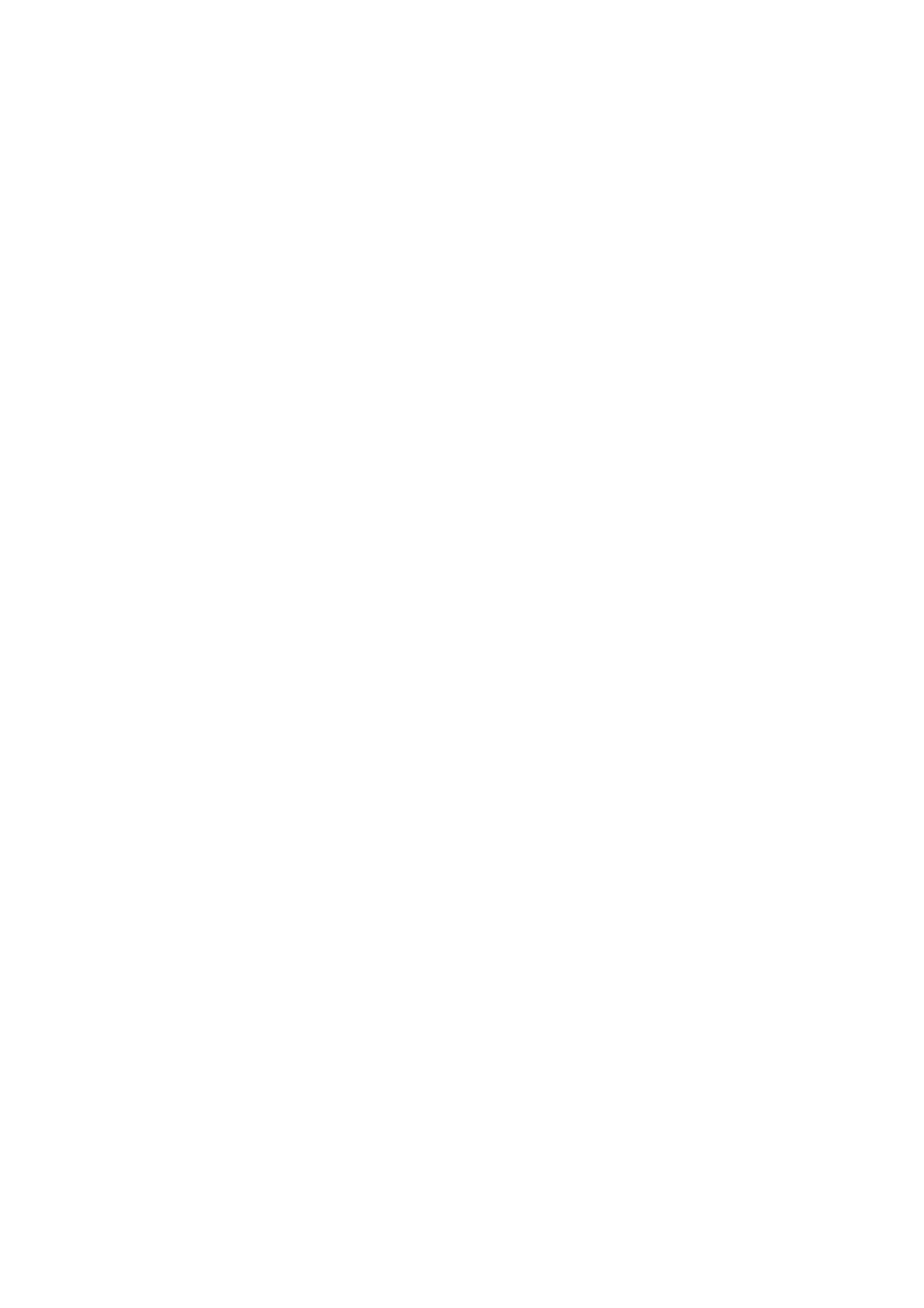## **References**

1. Hamdan FF, Myers CT, Cossette P, et al. High Rate of Recurrent De Novo Mutations in Developmental and Epileptic Encephalopathies. Am J Hum Genet 2017;101(5):664-685.

2. Togashi N, Fujita A, Shibuya M, et al. Fifteen-year follow-up of a patient with a DHDDS variant with non-progressive early onset myoclonic tremor and rare generalized epilepsy. Brain Dev 2020;42(9):696-699.

3. Wu Y, Arai AC, Rumbaugh G, et al. Mutations in ionotropic AMPA receptor 3 alter channel properties and are associated with moderate cognitive impairment in humans. Proc Natl Acad Sci U S A 2007;104(46):18163-18168.

4. Piard J, Bereau M, XiangWei W, et al. The GRIA3 c.2477G > A Variant Causes an Exaggerated Startle Reflex, Chorea, and Multifocal Myoclonus. Mov Disord 2020;35(7):1224-1232.

5. Trivisano M, Santarone ME, Micalizzi A, et al. GRIA3 missense mutation is cause of an xlinked developmental and epileptic encephalopathy. Seizure 2020;82:1-6.

6. Patino LC, Battu R, Ortega-Recalde O, et al. Exome sequencing is an efficient tool for variant late-infantile neuronal ceroid lipofuscinosis molecular diagnosis. PLoS One 2014;9(10):e109576.

7. Kozina AA, Okuneva EG, Baryshnikova NV, et al. A novel MFSD8 mutation in a Russian patient with neuronal ceroid lipofuscinosis type 7: a case report. BMC Med Genet 2018;19(1):151.

8. Hamanaka K, Imagawa E, Koshimizu E, et al. De Novo Truncating Variants in the Last Exon of SEMA6B Cause Progressive Myoclonic Epilepsy. Am J Hum Genet 2020;106(4):549-558.

9. Herzog R, Hellenbroich Y, Bruggemann N, et al. Zonisamide-responsive myoclonus in SEMA6B-associated progressive myoclonic epilepsy. Ann Clin Transl Neurol 2021;8(7):1524-1527.

10. Li Q, Liu M, Huang DP, et al. A De Novo SEMA6B Variant in a Chinese Patient with Progressive Myoclonic Epilepsy-11 and Review of the Literature. J Mol Neurosci 2021;71(9):1944- 1950.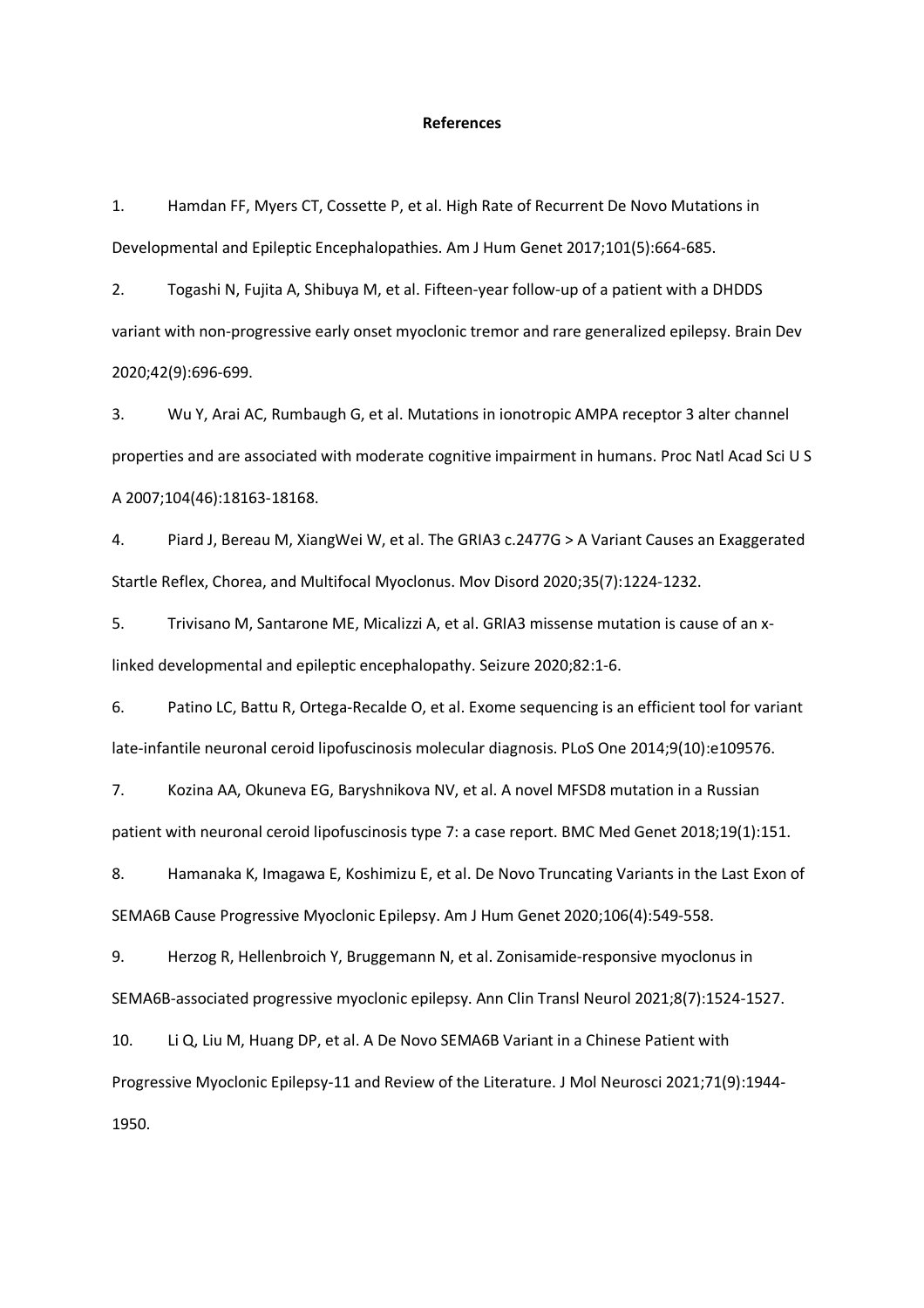11. Xiaozhen S, Fan Y, Fang Y, et al. Novel Truncating and Missense Variants in SEMA6B in Patients With Early-Onset Epilepsy. Front Cell Dev Biol 2021;9:633819.

12. Courage C, Oliver KL, Park EJ, et al. Progressive myoclonus epilepsies-Residual unsolved cases have marked genetic heterogeneity including dolichol-dependent protein glycosylation pathway genes. Am J Hum Genet 2021;108(4):722-738.

13. Wagnon JL, Mencacci NE, Barker BS, et al. Partial loss-of-function of sodium channel SCN8A in familial isolated myoclonus. Hum Mutat 2018;39(7):965-969.

14. Gardella E, Marini C, Trivisano M, et al. The phenotype of SCN8A developmental and epileptic encephalopathy. Neurology 2018;91(12):e1112-e1124.

15. Denis J, Villeneuve N, Cacciagli P, et al. Clinical study of 19 patients with SCN8A-related epilepsy: Two modes of onset regarding EEG and seizures. Epilepsia 2019;60(5):845-856.

16. Mencacci NE, Rubio-Agusti I, Zdebik A, et al. A missense mutation in KCTD17 causes autosomal dominant myoclonus-dystonia. Am J Hum Genet 2015;96(6):938-947.

17. Marce-Grau A, Correa M, Vanegas MI, et al. Childhood onset progressive myoclonic dystonia due to a de novo KCTD17 splicing mutation. Parkinsonism Relat Disord 2019;61:7-9.

18. Graziola F, Stregapede F, Travaglini L, et al. A novel KCTD17 mutation is associated with childhood early-onset hyperkinetic movement disorder. Parkinsonism Relat Disord 2019;61:4-6.

19. Todisco M, Gana S, Cosentino G, et al. KCTD17-related myoclonus-dystonia syndrome: clinical and electrophysiological findings of a patient with atypical late onset. Parkinsonism Relat Disord 2020;78:129-133.

20. Wirth T, Tranchant C, Drouot N, et al. Increased diagnostic yield in complex dystonia through exome sequencing. Parkinsonism Relat Disord 2020;74:50-56.

21. Gunzler SA, DeBrosse SD. Generalized Dystonia as a Prominent Feature in a Case of NUS1 Gene Mutation. Can J Neurol Sci 2021;48(3):433-434.

22. Hayashida T, Saito Y, Ishii A, et al. CACNA1A-related early-onset encephalopathy with myoclonic epilepsy: A case report. Brain Dev 2018;40(2):130-133.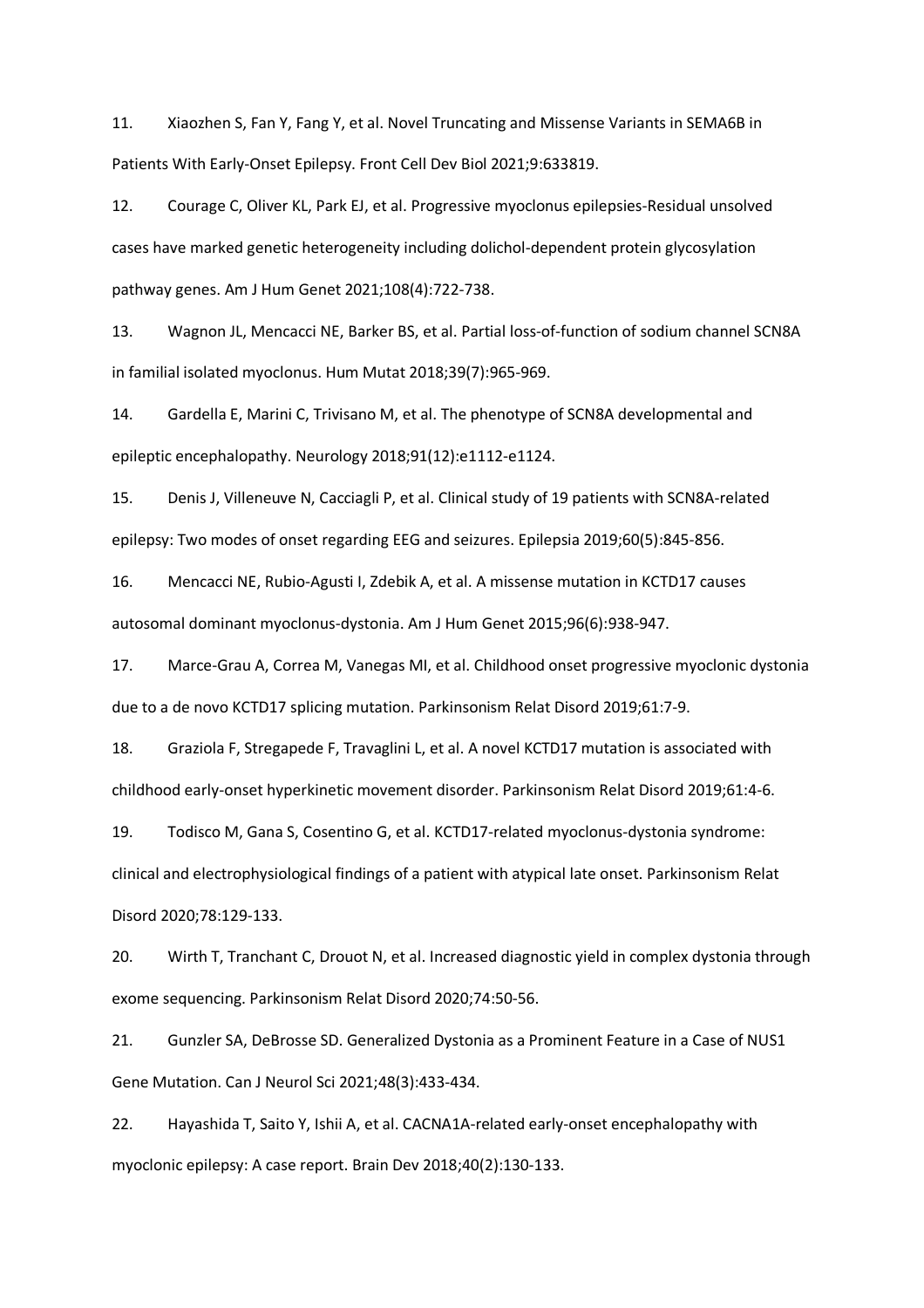23. Lv Y, Wang Z, Liu C, Cui L. Identification of a novel CACNA1A mutation in a Chinese family with autosomal recessive progressive myoclonic epilepsy. Neuropsychiatr Dis Treat 2017;13:2631- 2636.

24. Mordel P, Schaeffer S, Dupas Q, et al. A 2 bp deletion in the mitochondrial ATP 6 gene responsible for the NARP (neuropathy, ataxia, and retinitis pigmentosa) syndrome. Biochem Biophys Res Commun 2017;494(1-2):133-137.

25. Bugiardini E, Bottani E, Marchet S, et al. Expanding the molecular and phenotypic spectrum of truncating MT-ATP6 mutations. Neurol Genet 2020;6(1):e381.

26. Inui T, Kobayashi S, Ashikari Y, et al. Two cases of early-onset myoclonic seizures with continuous parietal delta activity caused by EEF1A2 mutations. Brain Dev 2016;38(5):520-524.

27. Lam WW, Millichap JJ, Soares DC, et al. Novel de novo EEF1A2 missense mutations causing epilepsy and intellectual disability. Mol Genet Genomic Med 2016;4(4):465-474.

28. De Rinaldis M, Giorda R, Trabacca A. Mild epileptic phenotype associates with de novo eef1a2 mutation: Case report and review. Brain Dev 2020;42(1):77-82.

29. Rudolf G, Lesca G, Mehrjouy MM, et al. Loss of function of the retinoid-related nuclear receptor (RORB) gene and epilepsy. Eur J Hum Genet 2016;24(12):1761-1770.

30. Sadleir LG, de Valles-Ibanez G, King C, et al. Inherited RORB pathogenic variants: Overlap of photosensitive genetic generalized and occipital lobe epilepsy. Epilepsia 2020;61(4):e23-e29.

31. Liao Y, Anttonen AK, Liukkonen E, et al. SCN2A mutation associated with neonatal epilepsy, late-onset episodic ataxia, myoclonus, and pain. Neurology 2010;75(16):1454-1458.

32. Huang Q, Yu L, Ma M, Qi H, Wu Y. Novel SCN2A mutation in a family associated with juvenile-onset myoclonus: Case report. Medicine (Baltimore) 2019;98(8):e14698.

33. Lee S, Kim SH, Kim B, et al. Genetic diagnosis and clinical characteristics by etiological classification in early-onset epileptic encephalopathy with burst suppression pattern. Epilepsy Res 2020;163:106323.